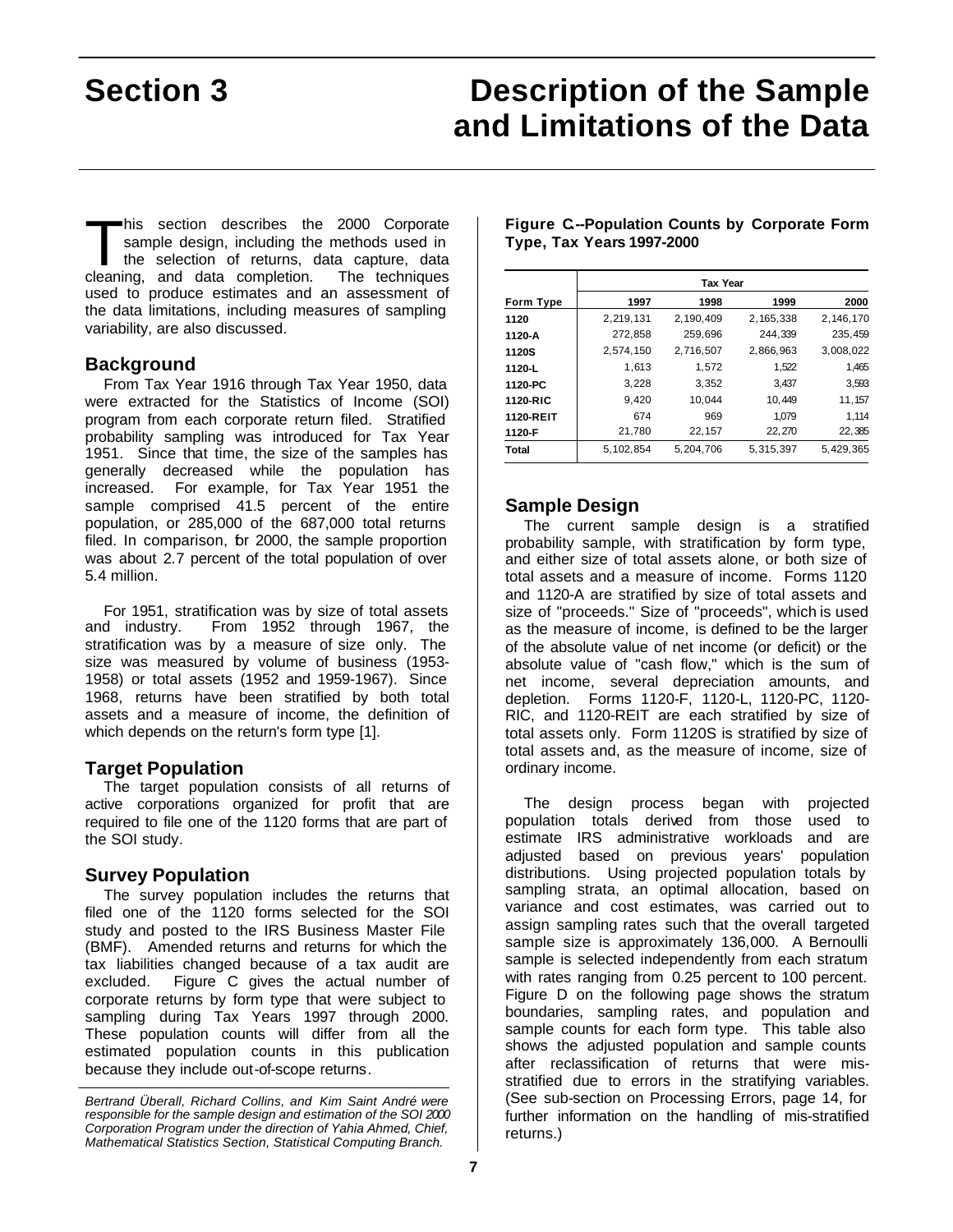| ı ıyuı v                | <b>Outputation including. Humber I live, Humber in Outriple, and Outripling halog, by Octobion Oldge</b>       |              |                   |         |                     |            |
|-------------------------|----------------------------------------------------------------------------------------------------------------|--------------|-------------------|---------|---------------------|------------|
| Sample                  | Description of sample selection classes                                                                        |              |                   |         | Number of returns   |            |
| class                   |                                                                                                                | Sampling     | <b>BMF</b> counts |         | After adjustments** |            |
| number                  | Size of total assets<br>Size of proceeds*                                                                      |              |                   |         |                     |            |
|                         |                                                                                                                | rates $(\%)$ | Population        | Sample  | Population***       | Sample**** |
|                         |                                                                                                                |              | 5.429.365         | 145,517 | 5,429,473           | 144,917    |
|                         |                                                                                                                |              |                   |         |                     |            |
|                         |                                                                                                                |              |                   |         |                     |            |
|                         |                                                                                                                |              | 294               | 294     | 294                 | 289        |
|                         |                                                                                                                |              |                   |         |                     |            |
| 1                       |                                                                                                                | 100.00       | 228               | 228     | 228                 | 224        |
| $\overline{\mathbf{c}}$ | $$100,000,000 - $250,000,000 \dots$                                                                            | 100.00       | 32                | 32      | 32                  | 32         |
|                         |                                                                                                                |              |                   |         |                     |            |
| 3                       |                                                                                                                | 100.00       | 34                | 34      | 34                  | 33         |
|                         |                                                                                                                |              |                   |         |                     |            |
|                         |                                                                                                                |              |                   |         |                     |            |
|                         | Form 1120 (no Form 5735 attached), 1120-A, Total                                                               |              | 2,381,335         | 83,440  | 2,381,417           | 83,083     |
| 4                       |                                                                                                                | 0.40         | 873,388           | 3,557   | 865,841             | 3,556      |
|                         |                                                                                                                |              |                   |         |                     |            |
| 5                       | $$50,000 - $100,000$ \$25,000 - \$50,000                                                                       | 0.40         | 316,820           | 1,303   | 319,445             | 1,343      |
| 6                       |                                                                                                                | 0.50         | 415,284           | 2,040   | 418,927             | 2,288      |
| 7                       |                                                                                                                |              |                   |         |                     |            |
|                         | $$250,000 - $500,000$ \$100,000 - \$250,000                                                                    | 1.00         | 281,485           | 2,914   | 284,179             | 3,074      |
| 8                       | $$500,000 - $1,000,000 \dots \dots \dots \dots \dots \$250,000 - $500,000 \dots \dots \dots \dots \dots \dots$ | 1.60         | 195,530           | 3,235   | 196,465             | 3,351      |
| 9                       | $$1,000,000 - $2,500,000$ \$500,000 - \$1,000,000                                                              | 4.00         | 149,393           | 5,934   | 149.048             | 6,348      |
|                         |                                                                                                                |              |                   |         |                     |            |
| 10                      | $$2,500,000 - $5,000,000 \ldots$ \$1,000,000 - \$1,500,000                                                     | 5.60         | 58,356            | 3,349   | 58,055              | 3,492      |
| 11                      | $$5,000,000 - $10,000,000 \dots \dots \dots \dots \$1,500,000 - $2,500,000 \dots \dots \dots \dots$            | 10.00        | 33,368            | 3,397   | 32,919              | 3,429      |
|                         |                                                                                                                |              |                   |         |                     |            |
| 12                      | $$10,000,000 - $25,000,000 \ldots \ldots \ldots$ \$2,500,000 - \$5,000,000                                     | 100.00       | 23,742            | 23,742  | 23,184              | 23,061     |
| 13                      | $$25,000,000 - $50,000,000 \dots $ \$5,000,000 - \$10,000,000                                                  | 100.00       | 11,551            | 11,551  | 11,281              | 11,198     |
|                         |                                                                                                                |              |                   |         |                     |            |
| 14                      | $$50,000,000 - $100,000,000 \dots \dots$ \$10,000,000 - \$15,000,000                                           | 100.00       | 7,231             | 7,231   | 7,100               | 7,067      |
| 15                      |                                                                                                                | 100.00       | 7,942             | 7,942   | 7,858               | 7,811      |
|                         |                                                                                                                |              |                   |         |                     |            |
| 16                      | $$250,000,000 - $500,000,000 \dots$                                                                            | 100.00       | 2,786             | 2,786   | 2,751               | 2,729      |
| 17                      |                                                                                                                | 100.00       | 4,459             | 4,459   | 4,364               | 4,336      |
|                         |                                                                                                                |              |                   |         |                     |            |
|                         |                                                                                                                |              |                   |         |                     |            |
|                         |                                                                                                                |              | 3,008,022         | 45,415  | 3,008,024           | 45,224     |
|                         |                                                                                                                |              |                   |         |                     |            |
| 18                      |                                                                                                                | 0.25         | 1,180,440         | 2,940   | 1,177,227           | 3,031      |
| 19                      |                                                                                                                | 0.25         | 482,572           | 1,152   | 484,538             | 1,257      |
|                         |                                                                                                                |              |                   |         |                     |            |
| 20                      | $$100,000 - $250,000$ \$50,000 - \$100,000                                                                     | 0.26         | 538.857           | 1,401   | 540,188             | 1,607      |
| 21                      | $$250,000 - $500,000 \dots \dots \dots \dots \dots \$100,000 - $250,000 \dots \dots \dots \dots \dots$         | 0.41         | 354,332           | 1,543   | 355,401             | 1,675      |
| 22                      |                                                                                                                | 0.80         |                   | 1,597   |                     | 1,648      |
|                         |                                                                                                                |              | 196,277           |         | 196,198             |            |
| 23                      |                                                                                                                | 2.20         | 139,406           | 3,059   | 139,676             | 3,248      |
| 24                      |                                                                                                                | 3.50         | 54,785            | 1,973   | 54,606              | 2.052      |
|                         |                                                                                                                |              |                   |         |                     |            |
| 25                      | $$5,000,000 - $10,000,000 \dots \dots \dots \dots $1,500,000 - $2,500,000 \dots \dots \dots \dots$             | 7.00         | 31,894            | 2,291   | 31,620              | 2,289      |
| 26                      |                                                                                                                | 100.00       | 19,077            | 19,077  | 18,761              | 18,674     |
|                         |                                                                                                                |              |                   |         |                     |            |
| 27                      | $$25,000,000 - $50,000,000 \ldots \ldots \ldots$ \$5,000,000 - \$10,000,000                                    | 100.00       | 5,874             | 5,874   | 5,708               | 5,674      |
| 28                      | $$50,000,000 - $100,000,000 \dots \dots $10,000,000 - $15,000,000 \dots \dots \dots$                           | 100.00       | 2,285             | 2,285   | 2,221               | 2,202      |
|                         |                                                                                                                |              |                   |         |                     |            |
| 29                      | $$100,000,000 - $250,000,000 \ldots$ \$15,000,000 or more                                                      | 100.00       | 1,605             | 1,605   | 1,505               | 1,494      |
| 30                      |                                                                                                                | 100.00       | 618               | 618     | 375                 | 373        |
|                         |                                                                                                                |              |                   |         |                     |            |
|                         |                                                                                                                |              |                   |         |                     |            |
|                         |                                                                                                                |              | 1,465             | 883     | 1,477               | 878        |
| 31                      |                                                                                                                | 43.00        | 1,016             | 434     | 1,006               | 414        |
|                         |                                                                                                                |              |                   |         |                     |            |
| 32                      |                                                                                                                | 100.00       | 160               | 160     | 163                 | 159        |
| 33                      | $$50,000,000 - $250,000,000 \dots$                                                                             | 100.00       | 97                | 97      | 97                  | 96         |
|                         |                                                                                                                |              |                   |         |                     |            |
| 34                      |                                                                                                                | 100.00       | 192               | 192     | 211                 | 209        |
|                         |                                                                                                                |              |                   |         |                     |            |
|                         |                                                                                                                |              |                   |         |                     |            |
|                         |                                                                                                                |              | 22,385            | 3,648   | 22,387              | 3,642      |
| 35                      |                                                                                                                | 13.00        | 21,513            | 2,776   | 21,530              | 2,791      |
| 36                      |                                                                                                                | 100.00       | 482               | 482     | 472                 | 468        |
|                         |                                                                                                                |              |                   |         |                     |            |
| 37                      |                                                                                                                | 100.00       | 185               | 185     | 181                 | 180        |
| 38                      |                                                                                                                | 100.00       | 205               | 205     | 204                 | 203        |
|                         |                                                                                                                |              |                   |         |                     |            |
|                         |                                                                                                                |              |                   |         |                     |            |
|                         |                                                                                                                |              | 3,593             | 1,187   | 3,601               | 1,170      |
| 39                      |                                                                                                                | 10.00        | 2,111             | 227     | 2,054               | 210        |
|                         |                                                                                                                |              |                   |         |                     |            |
| 40                      |                                                                                                                | 25.00        | 713               | 191     | 764                 | 196        |
| 41                      | $$10,000,000 - $50,000,000 \dots$                                                                              | 100.00       | 444               | 444     | 448                 | 436        |
|                         |                                                                                                                |              |                   |         |                     |            |
| 42                      | $$50,00,000 - $250,000,000 \dots$                                                                              | 100.00       | 210               | 210     | 213                 | 211        |
| 43                      |                                                                                                                | 100.00       | 115               | 115     | 122                 | 117        |
|                         |                                                                                                                |              |                   |         |                     |            |
|                         |                                                                                                                |              |                   |         |                     |            |
|                         |                                                                                                                |              | 1,114             | 994     | 1,114               | 986        |
|                         |                                                                                                                |              |                   |         |                     |            |
| 44                      |                                                                                                                | 50.00        | 257               | 137     | 256                 | 132        |
| 45                      |                                                                                                                | 100.00       | 183               | 183     | 184                 | 184        |
| 46                      |                                                                                                                | 100.00       | 312               | 312     | 314                 | 312        |
|                         |                                                                                                                |              |                   |         |                     |            |
| 47                      |                                                                                                                | 100.00       | 362               | 362     | 360                 | 358        |
|                         |                                                                                                                |              |                   |         |                     |            |
|                         |                                                                                                                |              |                   |         |                     |            |
|                         |                                                                                                                |              | 11,157            | 9,656   | 11,159              | 9,645      |
| 48                      |                                                                                                                | 15.00        | 1,762             | 261     | 1,756               | 252        |
|                         |                                                                                                                |              |                   |         |                     |            |
| 49                      |                                                                                                                | 100.00       | 2,361             | 2,361   | 2,361               | 2,358      |
| 50                      |                                                                                                                | 100.00       | 1,436             | 1,436   | 1,434               | 1,433      |
|                         |                                                                                                                |              |                   |         |                     |            |
| 51                      |                                                                                                                | 100.00       | 1,978             | 1,978   | 1,986               | 1,985      |
| 52                      |                                                                                                                | 100.00       | 1,300             | 1,300   | 1,301               | 1,300      |
|                         |                                                                                                                |              |                   |         |                     |            |
| 53                      |                                                                                                                | 100.00       | 2,320             | 2,320   | 2,321               | 2,317      |

#### **Figure D.--Corporation Returns: Number Filed, Number in Sample, and Sampling Rates, by Selection Class**

\* Proceeds is defined as the larger of absolute value of net income (deficit) or absolute value of cash flow (net income + depreciation + depletion).

\*\* These adjustments include restratification (see subsection on Processing Errors, page 14). \*\*\* Includes added returns not posted to the BMF during the two-year IRS processing period.

\*\*\*\* Does not include missing returns, but does include added returns not posted to the BMF during the two-year IRS processing period. Note: Returns were classified according to either size of total assets or size of proceeds, whichever corresponded to the higher sample class.

Example: A Form 1120 return with total assets of \$750,000 and proceeds of \$75,000 is in sample class 8 (based on total assets), rather than in sample class 6 (based on proceeds).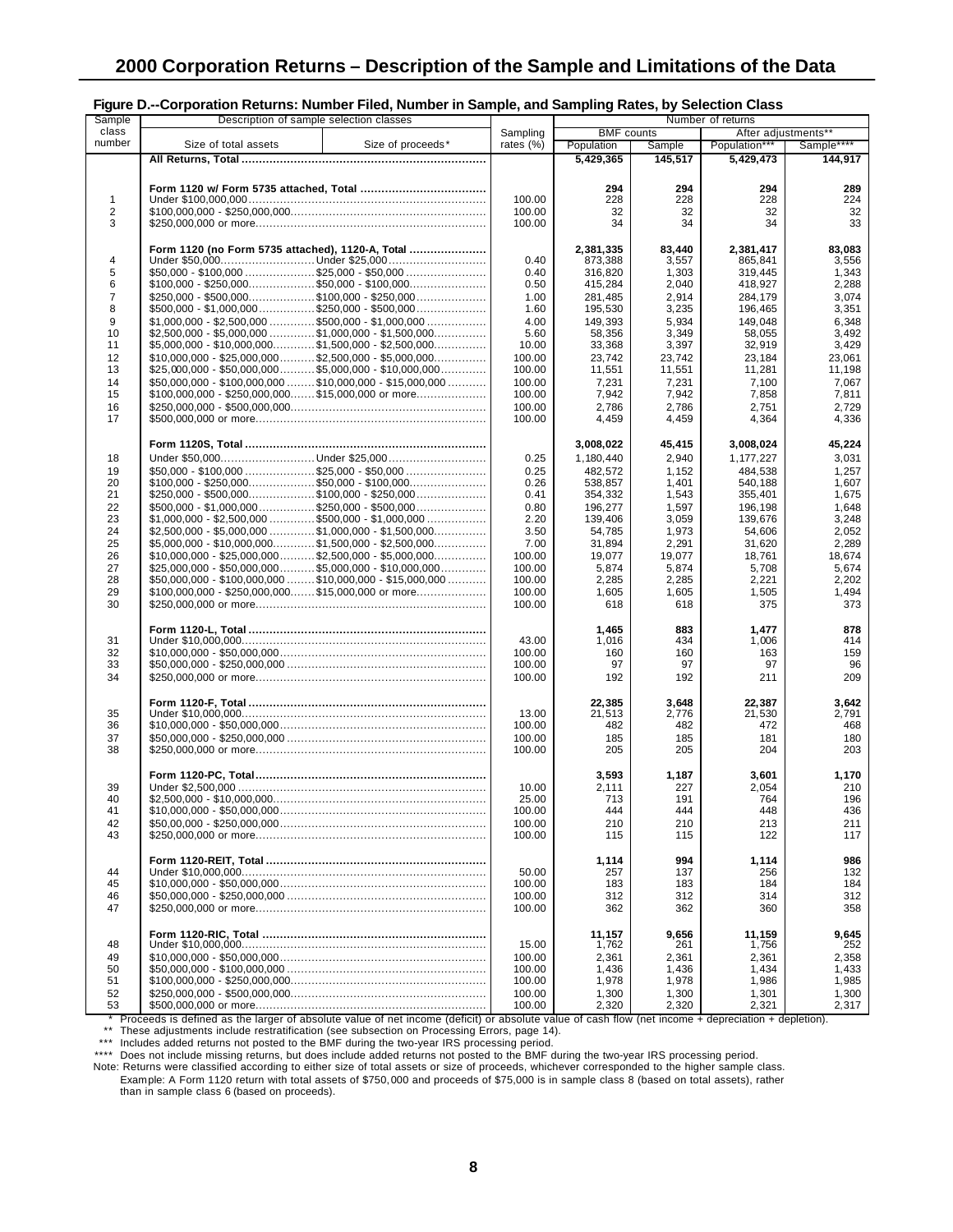The total realized sample for Tax Year 2000, including inactive corporations and rejected returns, is 144,917 returns.

# **Sample Selection**

Corporation income tax returns are filed at the Cincinnati, Ogden, and Philadelphia Submission Processing Centers. (Prior to January 2002, for part of the 2000 Corporate Program, returns were also filed at seven additional centers located throughout the country). All corporate returns are processed initially to determine tax liability and are then made available for other programs including SOI. All tax data are transmitted and updated on a weekly basis to the IRS Business Master File (BMF) system located in Martinsburg, West Virginia. This system serves as the point of selection for the sample, which was also selected on a weekly basis.

Sample selections for Tax Year 2000 occurred over the period of July 2000 through June 2002. A 24-month sampling period is needed for two reasons. First, approximately 17.9 percent of all corporations have noncalendar year accounting periods. In order to take these filings into consideration, the 2000 statistics represent all corporations filing returns with accounting periods ending during the period from July 2000 to June 2001. Also, many corporations, including some of the largest, request 6-month filing extensions. The combination of noncalendar year filing and filing extensions means that the last returns due to be received by IRS for the Tax Year 2000 (those with accounting periods ending in June 2001, which must therefore be filed by October 2001) could be timely filed as late as March 2002, if the 6-month extension of the October 2001 due date is taken into account. Normal administrative processing time lags required that the sampling process remain open for the 2000 study until June 30, 2002. However, a few very large returns for Tax Year 2000 were added to the sample as late as November 2002.

Each corporation is assigned a permanent and unique Employer Identification Number (EIN). The EIN is used as the basis for random selection. A pseudo-random number (PRN) is generated using the EIN as the seed. The last four digits of the PRN, called the transformed taxpayer identification number (TTIN), are compared to the sampling rates; a corporation for which the value of its TTIN is below the sampling rate multiplied by 10,000 is selected in the sample. The algorithm for generating the TTIN does not change from year to year. Consequently, any corporation selected into the sample in a given year will be selected again the next year, providing that the corporation files a return using the same EIN in the two years and that it falls into a stratum with the same or higher sampling rate. If the corporation falls into a stratum with a lower rate, the

probability of selection is the ratio of the second year to the first year selection probabilities. If the corporation files with a new EIN, the probability of being selected will be independent of the prior year selection. Due to the fact that corporations typically maintain the same EINs, this use of the EIN as the basis for sample selection results in many of the same corporations selected into the sample from year to year. This also results in a reduction of the sample variance for estimates of year-to-year change [2].

# **Data Capture**

Data processing for SOI begins with information already extracted for administrative purposes; over 100 items are available from the BMF system. Some 1,300 additional items are extracted from the tax returns during SOI processing. The administrative data are checked and corrected as necessary. The SOI data capture process can take as little time as fifteen minutes for a small, single entity corporation filing on Form 1120-A, or as long as a week for a large consolidated corporation filing several hundred attachments and schedules with the return. The process is further complicated by several factors:

- The 1,300 separate data items that may be extracted from any given tax return often require totals to be constructed from various other items on other parts of the return.
- **Each 1120 form type has a different layout with** different types of schedules and attachments, making data extraction less than uniform for the various form types.
- There is no legal requirement that a corporation meet its tax return filing requirements by filling in, line by line, the entire U.S. tax return form. Therefore, many corporate taxpayers report many of their financial details in schedules of their own design.
- There is no single accepted method of corporate accounting used throughout the country, but rather several accepted accounting "guidelines," many of which are unique to geographic locations. SOI staff attempt to standardize these differences during data abstraction and editing.
- **•** Different companies may report the same data item, such as other current liabilities, on different lines of the tax form. Again, SOI staff attempt to standardize these differences.

In order to help overcome these complexities and differences due to taxpayer reporting, SOI staff prepare detailed instructions for the SOI editing unit at the IRS Submission Processing Centers each tax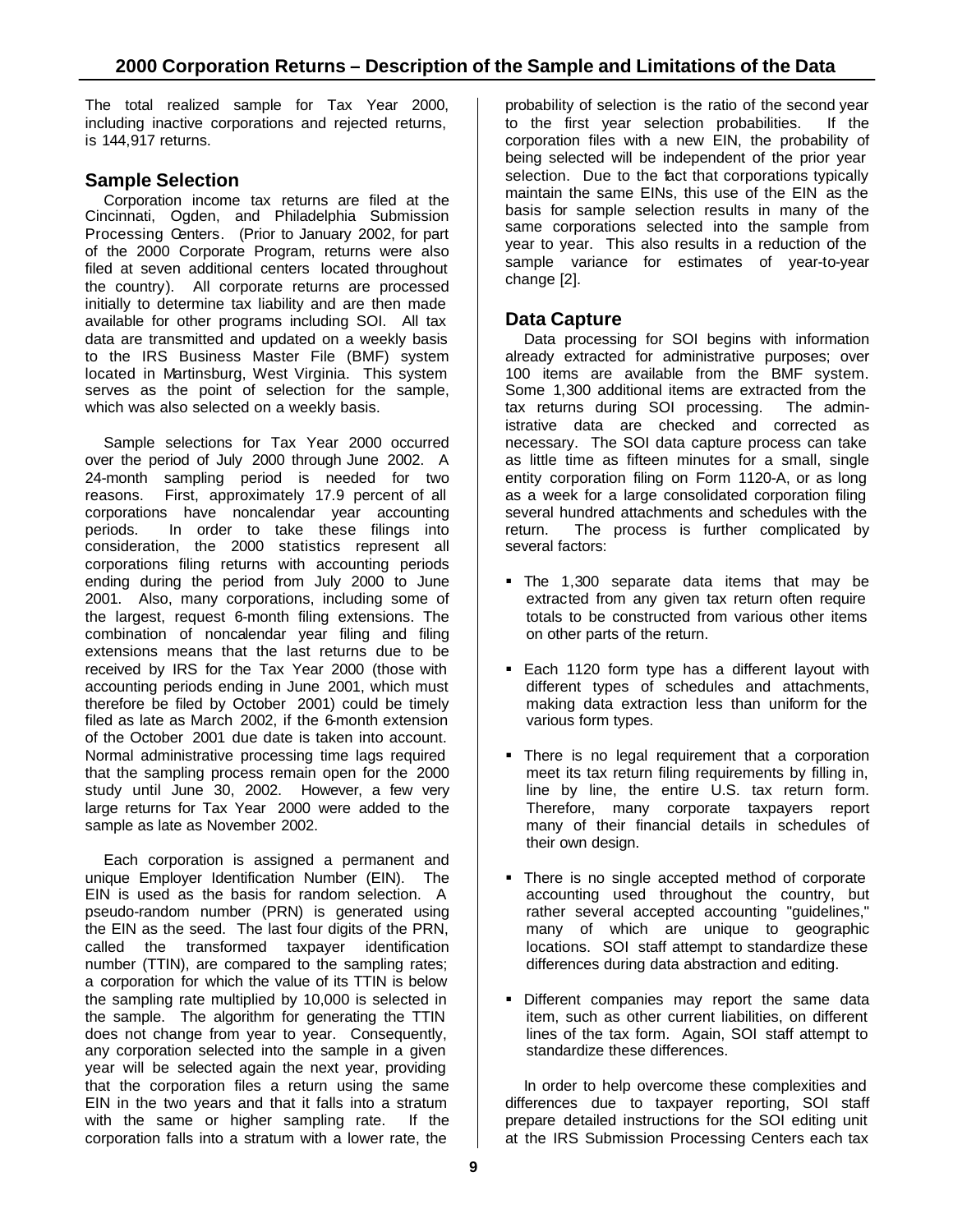year. For Tax Year 2000, these instructions consisted of more than 800 pages covering standard and straightforward procedures and instructions for exceptions and nonstandard situations that might be encountered.

# **Data Cleaning**

Statistical processing of the corporate returns was performed in an online computer environment and the data from returns were entered directly into the corporation database. In this context, the term "editing" refers to the combined interactive processes of data extraction, consistency testing, and error resolution. There are over 900 of these tests, which look for such inconsistencies as:

- **Impossible conditions, such as incorrect tax data** for a particular form type;
- **Internal inconsistencies, such as items not adding** to totals;
- **Questionable values, such as a bank with an** unusually large amount reported for cost of goods sold and/or operations; and
- **Improper sample class codes, such as when a** return has \$10,000 in total assets, but was selected as though it had \$1 million.

# **Data Completion**

In addition to the tests mentioned above, missing data problems must be addressed and returns that are to be excluded from the tabulations must be identified. The data completion process focuses on these issues.

If the missing data items are from the balance sheet, then imputation procedures are used. If data for a whole return are missing because the return is unavailable to SOI during the data capture process, imputation procedures are also used in certain cases.

A ratio-based imputation procedure is used to estimate missing balance sheet items for all 1120 forms except those with less than 12-month accounting periods. The ratios are determined using the most recent data available, either the corporation's 1999 return (if the corporation filed a return in 1999) or the 1998 aggregate data for the corporation's minor industrial group, which are the most recent aggregate data available at the time the editing for Tax Year 2000 begins. If the reported items in the balance sheet do not balance (i.e., the sum of asset items does not equal the sum of liability and shareholders' equity items), then missing items are imputed. If the total assets amount is among the missing items, this item is imputed first based on the ratio of total assets to business

receipts (or total receipts) from either the corporation's 1999 return, or the 1998 aggregate data for the corporation's minor industry. The other missing asset and liability items are then imputed based on the ratios so that the total of all asset items and the total of all liability items are both equal to the total assets amount, whether this amount was reported or imputed. A detailed description of the balance sheet imputation process is given in reference [3]. Figure E below shows the number of sampled returns that had balance sheet items imputed for Tax Years 1997 through 2000. This figure also shows the number and percentage of unavailable returns, as discussed in the subsection on Nonresponse Errors, page 14, as well as the number of mis-stratified returns, as discussed in the subsection on Processing Errors, also on page 14.

**Figure E.--Number of Returns with Imputed Balance Sheets, Number of Unavailable Returns, and Number of Mis-stratified Returns for Tax Years 1997-2000**

| <b>Tax Year</b>             | 1997  | 1998  | 1999  | 2000  |
|-----------------------------|-------|-------|-------|-------|
| <b>Imputed returns</b>      | 61    | 70    | 68    | 38    |
| Unavailable<br>returns      | 38    | 154   | 228   | 412   |
| % of returns<br>unavailable | 0.04  | 0.11  | 0.16  | 0.28  |
| Mis-stratified<br>returns   | 1,495 | 3.059 | 2.482 | 2.790 |

For Tax Year 2000, none of the 38 imputed returns have imputed total assets.

Data for unavailable critical corporations are imputed in various ways, depending on what information is available at the time the SOI database is produced. Critical corporations include corporations with total assets greater than or equal to 5 percent of the total assets for the minor industrial group in which they are classified, and corporations for which total assets are over a specified limit, which is dependent on the form type or the minor industry. For critical corporations selected for the sample but unavailable for statistical processing, taxpayer-surveyed data are used. For the critical corporations not selected for the sample, if the current tax return is not found in any of the IRS service centers and no other current tax data are available, data from the previous year's return are used with adjustments for tax law changes. There are 33 prior year returns in the Tax Year 2000 data.

Another part of the data cleaning process is identifying sampled returns that are not used in the tabulation. The BMF system used for sample selection can include duplicate tax returns and other out-of-scope returns, such as returns for nonprofit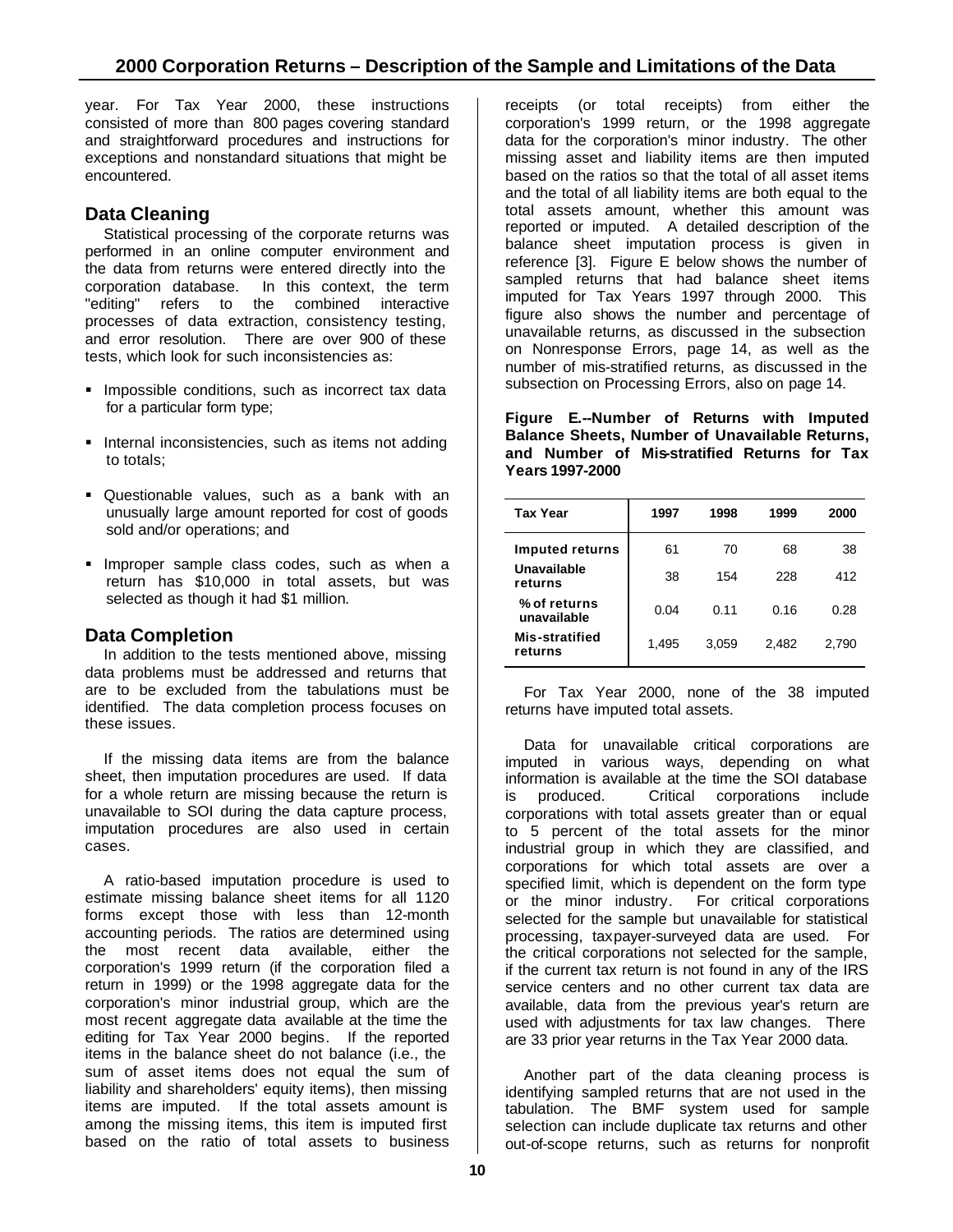corporations and prior-year tax returns. These include the following types of inactive returns:

- **Returns** having neither current income nor deductions;
- Duplicate returns;
- Amended returns not associated with the original returns, as well as tentative returns not associated with the revised returns;
- ß Corporations exempt under Section 931 of the IRC;
- **Corporations exempt under Section 1247 of the** IRC;
- ß Corporations exempt under Section 883 of the IRC;
- **"Cost corporation" returns exempt under Revenue** Ruling 52-542;
- **Corporations exempt under Code section** 501(c)(15);
- **Nonresident foreign corporations having no** income effectively connected with a trade or business within the United States;
- **U.S.** Virgin Island corporations exempt under Code section 934;
- **Political organizations filing under Code section** 527;
- **General stock ownership corporations exempt** from tax;
- **Homeowners' associations exempt under Code** section 528;
- **Information returns reporting no tax because of** tax treaty or convention according to Code section 894;
- **Most prior-year returns with total assets under** \$250 million filed on tax forms for years prior to 1999 and with accounting periods ending before July 2000;
- Returns filed on a form type which is not included in the SOI sample;
- **Fraudulent returns;**
- ß Returns of businesses incorporated in a taxexempt U.S. Possession.

Figure F below displays the number of inactive sampled returns that were excluded from tabulations and the percentages they represent of the total sample sizes in Tax Years 1997 through 2000.

#### **Figure F.--Number of Inactive Sampled Returns for Tax Years 1997-2000**

|                                   | <b>Tax Year</b> |       |       |       |  |
|-----------------------------------|-----------------|-------|-------|-------|--|
| Type of inactive return           | 1997            | 1998  | 1999  | 2000  |  |
| No Income or<br><b>Deductions</b> | 1,321           | 1,460 | 1,450 | 1,615 |  |
| Duplicate*                        | 665             | 799   | 770   | 1.044 |  |
| Other**                           | 2,654           | 3,645 | 3,725 | 3,684 |  |
| Total                             | 4,640           | 5,904 | 5,945 | 6,343 |  |
| % of Sample                       | 4.72            | 4.29  | 4.22  | 4.38  |  |

\* Duplicate returns are those that appear more than once in the sample. \*\* Includes prior-year returns.

Estimates of the number of active corporations by form type for Tax Years 1997 through 2000 are provided in Figure G below.

#### **Figure G.--Estimated Number of Active Returns for Tax Years 1997-2000**

|                  |           | <b>Tax Year</b> |           |           |
|------------------|-----------|-----------------|-----------|-----------|
| <b>Form Type</b> | 1997      | 1998            | 1999      | 2000      |
| 1120             | 2,009,866 | 2,021,929       | 1,990,782 | 1,970,777 |
| 1120-A           | 221,940   | 211,801         | 191,769   | 186,177   |
| <b>1120S</b>     | 2.452.254 | 2.588.088       | 2.725.775 | 2.860.478 |
| 1120-L           | 1,685     | 1,620           | 1.551     | 1,520     |
| 1120-PC          | 3.595     | 3.624           | 3.739     | 3,732     |
| 1120-RIC         | 9.098     | 9,897           | 10,318    | 10,991    |
| 1120-REIT        | 666       | 932             | 1.071     | 1.099     |
| 1120-F*          | 10,977    | 10,996          | 10,898    | 10,498    |
| Total            | 4,710,083 | 4,848,888       | 4.935.904 | 5,045,274 |

\* Foreign Insurance Companies file on Forms 1120-L and 1120-PC, but are counted in Form 1120-F Tables 10 and 11. Note: Detail may not add to total due to rounding.

### **Estimation**

The estimates of the total number of corporations and associated money amounts produced in this report are based on weighted sample results. Either a one-step process or a two-step process was used to determine the weights, depending on the return's form type.

Under the one-step process, the weights are assigned as the reciprocal of the achieved sampling rate. These weights are used to produce the aggregated total frequencies and money amounts published in this report for Forms 1120-F, 1120-L, 1120-PC, 1120-RIC, 1120-REIT and Form 1120 with Form 5735 attached.

The two-step process was used to improve the industry estimates. The first stage is the one-step process described above and provides an initial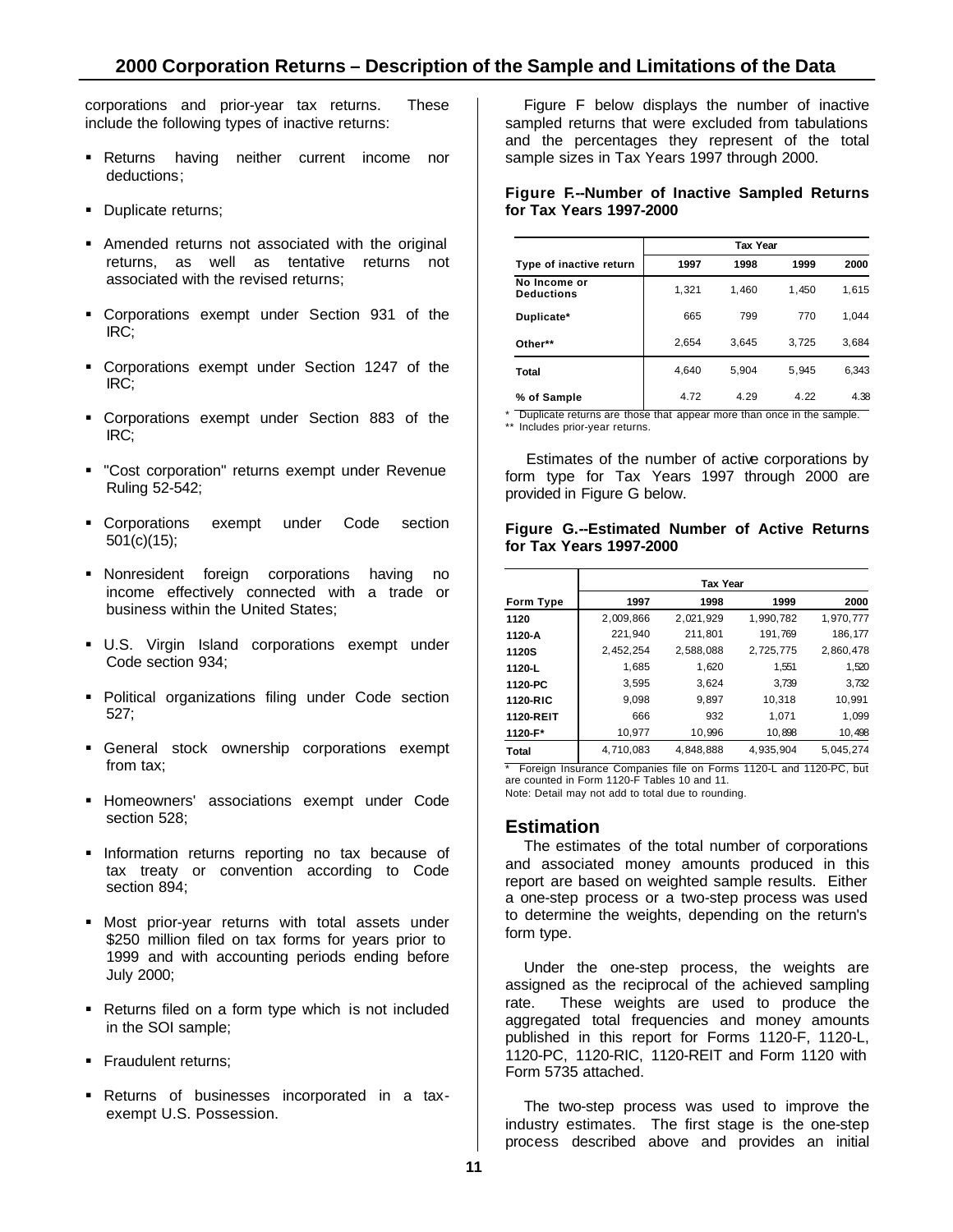weight for the return. The second stage involves post-stratification by industry. During poststratification, certain cells have small sample sizes. To handle this problem, a raking ratio estimation approach is applied during post-stratification in order to determine the final weights for Form 1120, 1120- A, and 1120S records that are not self-representing [4]. Restrictions are placed on the raking process to produce final weights that fall within the range  $\angle$  (2/3) x original weight to  $\angle(3/2)$  x original weight. These final weights are used to produce the aggregated frequencies and money amounts that are published in this report for these Forms.

Beginning with Tax Year 1998, the industry classification used for post-stratification weighting is a two-digit code based on the North American Industrial Classification System (NAICS). This new classification system replaces the Standard Industrial Classification (SIC) system used in years prior to 1998.

# **Data Limitations and Measures of Variability**

Several extensive quality review processes were used to improve the quality of the data. The review processes began at the sample selection stage with weekly monitoring of the sample to ensure that the proper number of returns was being selected. They continued through the data collection, data cleaning, and data completion procedures with consistency testing. Part of the review process included extensive comparisons between the 2000 data and the 1999 data. A great amount of effort was made at every stage of processing to ensure data integrity.

# *Sampling Error*

Since the corporation estimates are based on a sample, they may differ from figures that would have been obtained if a complete census of all income tax returns had been taken. The particular sample used to produce the results in this report is one of a large number of possible samples that could have been selected under the same sample design. Estimates derived from one of the possible samples could differ from those derived from other samples and from the population aggregates. The deviation of a sample estimate from the average of all possible similarly selected samples is called the sampling error. The standard error (SE) is a measure of the average magnitude of the sampling errors over all possible samples.

The standard error is the most commonly used measure of the sampling error and can be estimated from the sample. Sometimes, for convenience, the standard error is expressed as a percentage of the value being estimated. This is called the coefficient of variation (CV) of the estimate, and it can be used to assess the reliability of an estimate.

The coefficient of variation of an estimate is calculated by dividing the standard error by the estimate. Coefficients of variation by industrial groupings for the estimated number of returns, as well as for selected money amount estimates, are shown in Table 1 beginning on page 29. For the estimated number of returns by asset size and sector, coefficients of variation are given in Figure H on the following page. The corresponding estimates can be found in Table 4.

The coefficient of variation, CV(X), can be used to construct confidence intervals of the estimate X. The standard error, which is required for the confidence interval, must first be calculated. For example, the estimated number of companies in the manufacturing sector with net income and the corresponding coefficient of variation can be found in Table 1 and used to calculate the standard error:

SE(X) = X • CV(X) = 168,580 x 2.86/100 = 4,821

Assume that a 95-percent confidence interval for the number of returns in manufacturing is desired. The 95-percent confidence interval is constructed as follows:

$$
X + 2 \bullet SE(X) = 168,580 + (- (2 \times 4,821)
$$
  
= 168,580 + (-9,642)

Thus, the interval estimate is 158,938 returns to 178,222 returns. This means that if all possible samples were selected under essentially the same general conditions and using the same sample design, and if an estimate and its standard error were calculated from each sample, then approximately 95 percent of the intervals from two standard errors below the estimate to two standard errors above the estimate would include the average estimate derived from all possible samples. Thus, for a particular sample, it can be said with 95 percent confidence that the average of all possible samples is included in the constructed interval. This average of the estimates derived from all possible samples would be equal to or near the value obtained from a census.

# *Nonsampling Error*

In addition to sampling error, nonsampling error can also affect the estimates. Nonsampling errors can be classified into two groups: random errors, whose effects may cancel out, and systematic errors, whose effects tend to remain somewhat fixed and result in bias.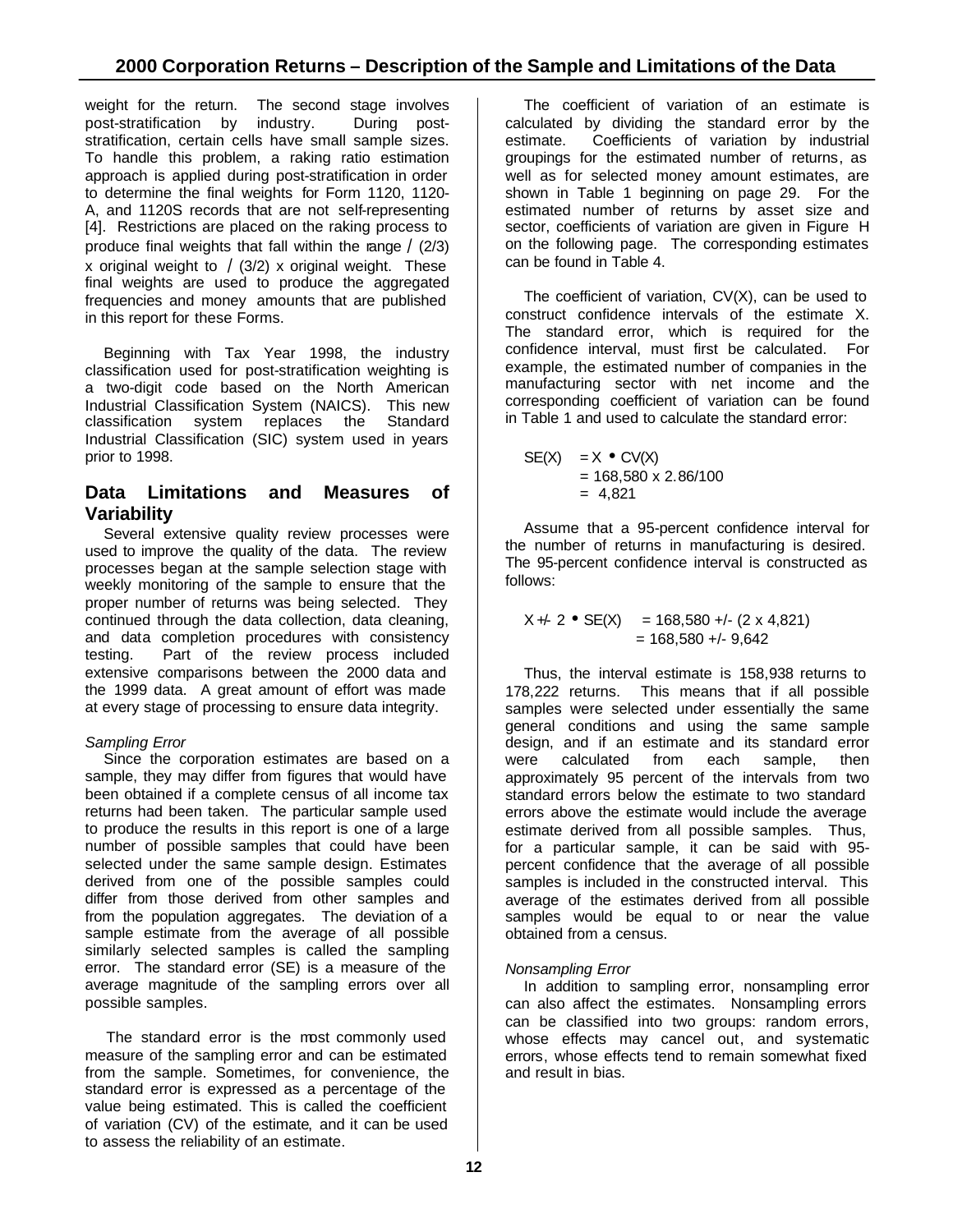#### **Figure H.--Coefficients of Variation (CVs) for Number of Returns, by Asset Size and Sector, for Tax Year 2000**

|                                                                                         |                                |                |               | Size of total assets |                |               |  |
|-----------------------------------------------------------------------------------------|--------------------------------|----------------|---------------|----------------------|----------------|---------------|--|
| Sector                                                                                  | All                            |                | \$1           | \$100,000            | \$250,000      | \$500,000     |  |
|                                                                                         | asset                          | Zero           | under         | under                | under          | under         |  |
|                                                                                         | sizes                          | assets         | \$100,000     | \$250,000            | \$500,000      | \$1,000,000   |  |
|                                                                                         | (1)                            | (2)            | (3)           | (4)                  | (5)            | (6)           |  |
| All industries <sup>1</sup>                                                             | 0.19                           | 2.88           | 0.55          | 1.04                 | 0.99           | 0.68          |  |
|                                                                                         |                                |                |               |                      |                |               |  |
| Agriculture, forestry, fishing, and hunting                                             | 2.61                           | 20.58          | 6.35          | 6.72                 | 4.84           | 3.65          |  |
|                                                                                         | 7.17                           | 33.12<br>85.52 | 12.89         | 27.16<br>43.21       | 18.53<br>40.18 | 14.87         |  |
|                                                                                         | 15.66<br>0.99                  | 9.24           | 27.87<br>2.00 | 3.52                 | 3.35           | 37.76<br>2.52 |  |
|                                                                                         | 2.06                           | 14.52          | 5.20          | 6.15                 | 4.80           | 3.69          |  |
| Wholesale and retail trade                                                              | 0.91                           | 7.57           | 2.07          | 2.37                 | 2.37           | 1.80          |  |
| Transportation and warehousing                                                          | 2.58                           | 17.40          | 4.24          | 8.29                 | 7.75           | 6.04          |  |
|                                                                                         | 3.92                           | 16.98          | 6.13          | 13.16                | 12.37          | 10.50         |  |
| Finance and insurance                                                                   | 2.38                           | 12.72          | 4.26          | 8.43                 | 7.47           | 6.27          |  |
| Real estate and rental and leasing<br>Professional, scientific, and technical           | 1.17                           | 8.19           | 2.66          | 3.49                 | 2.91           | 2.07          |  |
|                                                                                         | 1.15                           | 7.46           | 1.69          | 4.65                 | 5.30           | 5.27          |  |
| Management of companies (holding                                                        |                                |                |               |                      |                |               |  |
| $comparies) \ldots \ldots \ldots \ldots \ldots \ldots \ldots$                           | 5.87                           | 18.67          | 12.91         | 17.74                | 17.80          | 14.73         |  |
| Administrative and support and waste<br>management and remediation services             | 2.89                           | 13.82          | 4.00          | 8.06                 | 10.26          | 10.10         |  |
| Educational services                                                                    | 7.48                           | 31.67          | 9.29          | 27.55                | 29.61          | 25.09         |  |
| Health care and social assistance                                                       | 1.40                           | 12.67          | 2.32          | 4.50                 | 7.11           | 8.85          |  |
| Arts, entertainment, and recreation                                                     | 3.99                           | 20.19          | 5.70          | 13.37                | 15.11          | 11.69         |  |
| Accommodation and food services                                                         | 1.57                           | 12.50          | 3.05          | 4.64                 | 5.47           | 5.03          |  |
|                                                                                         | 2.03                           | 11.74          | 3.05          | 5.39                 | 5.84           | 5.76          |  |
|                                                                                         | Size of total assets-continued |                |               |                      |                |               |  |
|                                                                                         |                                |                |               |                      |                |               |  |
| Sector                                                                                  | \$1,000,000                    | \$5,000,000    | \$10,000,000  | \$25,000,000         | \$50,000,000   | \$100,000,000 |  |
|                                                                                         | under                          | under          | under         | under                | under          | under         |  |
|                                                                                         | \$5,000,000                    | \$10,000,000   | \$25,000,000  | \$50,000,000         | \$100,000,000  | \$250,000,000 |  |
|                                                                                         | (7)                            | (8)            | (9)           | (10)                 | (11)           | (12)          |  |
| All Industries <sup>1</sup>                                                             | 0.33                           | 0.57           | 0.04          | 0.05                 | 0.04           | 0.05          |  |
| Agriculture, forestry, fishing, and hunting                                             | 2.14                           | 5.06           | 0.34          | 0.65                 | 0.77           | 1.50          |  |
|                                                                                         | 6.21                           | 9.18           | 0.38          | 0.55                 | 0.62           | 0.72          |  |
|                                                                                         | 18.05                          | 22.14          | 0.85          | 1.20                 | 1.44           | 1.10          |  |
|                                                                                         | 1.14                           | 2.00           | 0.13          | 0.27                 | 0.27           | 0.62          |  |
| Manufacturing $\ldots \ldots \ldots \ldots \ldots \ldots$                               | 1.45                           | 1.85           | 0.09          | 0.14                 | 0.16           | 0.21          |  |
| Wholesale and retail trade                                                              | 0.82                           | 1.22           | 0.07          | 0.15                 | 0.19           | 0.30          |  |
| Transportation and warehousing                                                          | 3.28                           | 6.93           | 0.26          | 0.50                 | 0.62           | 0.61          |  |
| Finance and insurance                                                                   | 7.36<br>2.82                   | 4.99<br>3.72   | 0.21<br>0.15  | 0.32<br>0.15         | 0.39<br>0.10   | 0.43<br>0.09  |  |
| Real estate and rental and leasing                                                      | 1.32                           | 2.60           | 0.45          | 0.27                 | 0.36           | 0.60          |  |
| Professional, scientific, and technical                                                 | 2.80                           | 4.42           | 0.18          | 0.30                 | 0.38           | 0.49          |  |
| Management of companies (holding                                                        |                                |                |               |                      |                |               |  |
| $comparies) \ldots \ldots \ldots \ldots \ldots$<br>Administrative and support and waste | 6.32                           | 8.80           | 0.24          | 0.25                 | 0.18           | 0.18          |  |
| management and remediation services                                                     | 5.70                           | 9.93           | 0.37          | 0.59                 | 0.83           | 0.78          |  |
| Educational services                                                                    | 15.30                          | 24.66          | 0.97          | 1.57                 | 1.93           | 2.55          |  |
| Health care and social assistance                                                       | 5.21                           | 9.00           | 0.36          | 0.61                 | 0.71           | 0.94          |  |
| Arts, entertainment, and recreation                                                     | 5.48                           | 9.78           | 0.43          | 0.73                 | 0.79           | 1.35          |  |
| Accommodation and food services                                                         | 2.18<br>4.84                   | 5.05<br>12.44  | 0.31<br>0.48  | 0.55<br>0.93         | 0.67<br>0.99   | 0.67<br>1.64  |  |

1 Includes returns not allocable by sector.

Note: Returns with assets of \$250,000,000 or more are self-representing.

Nonsampling errors can be categorized as coverage errors, nonresponse errors, processing errors, or response errors. These errors can be the result of the inability to dotain information about all returns in the sample, differing interpretations of tax concepts or instructions by the taxpayer, inability of a corporation to provide accurate information at the time of filing (data are collected before auditing), inability to obtain all tax schedules and attachments, errors in recording or coding the data, errors in

collecting or cleaning the data, errors made in estimating for missing data, and failure to represent all population units.

*Coverage Errors:* Coverage errors in the SOI Corporation data can result from the difference between the time frame for sampling and the actual time needed for filing and processing the returns. As stated above, many of the largest corporations receive extensions to their filing periods and, as a